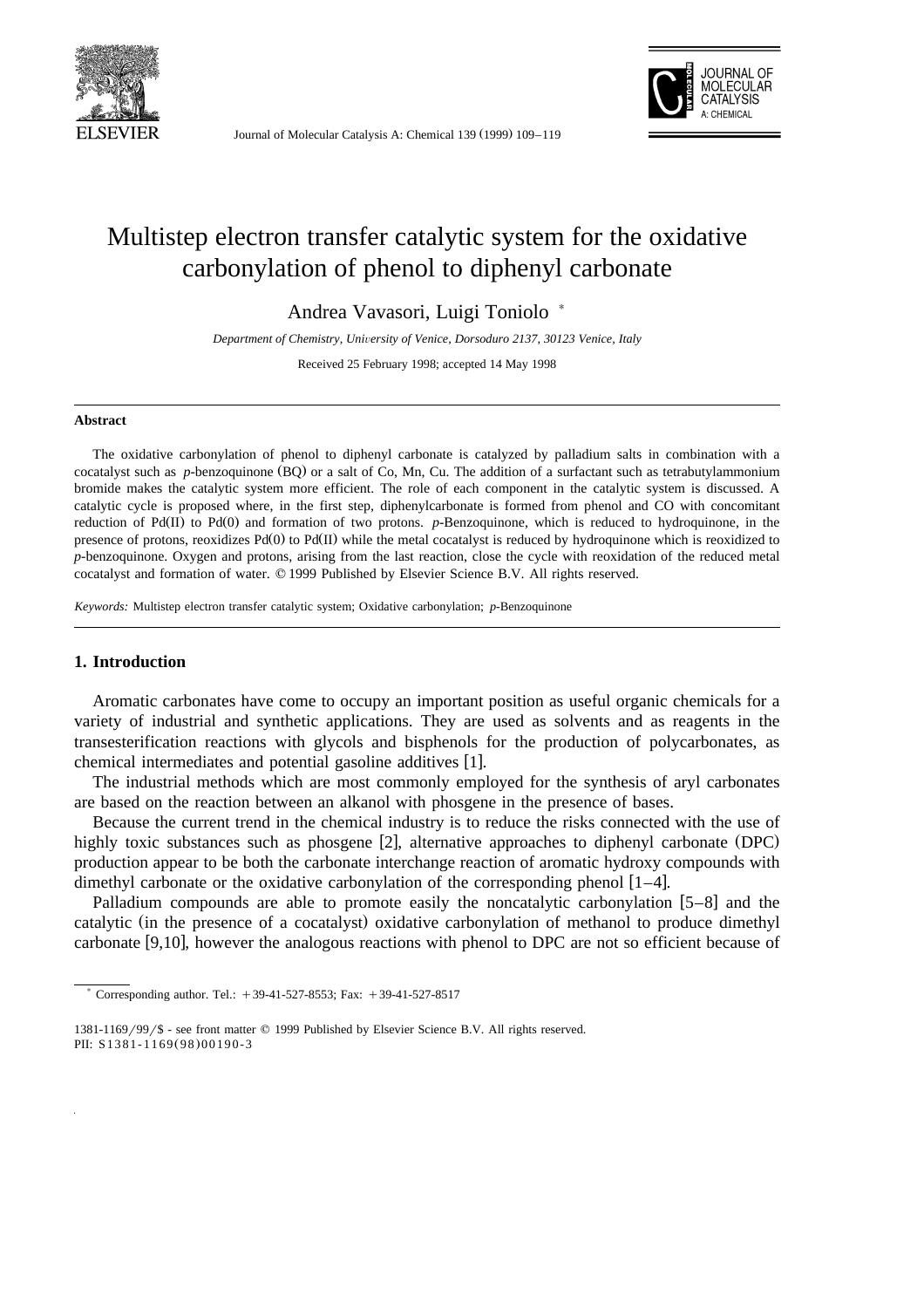the lower basicity of phenols and the ease of phenol oxidation which leads to several side reactions [11,12]. In the presence of a tertiary amine, palladium carbonyl chloride reacts with phenol to DPC in a lower than stoichiometric yield [10]. It has also been reported that  $Pd(II)$  acetate is readily reduced to Pd(0) complexes by CO (1 atm) in a phenol solution at  $50^{\circ}$ C to give CO<sub>2</sub> and phenyl acetate and that, when the reaction is carried out in the presence of  $O_2$ , formation of DPC is observed [13,14].

If  $Pd(0)$  can be reoxidized to  $Pd(II)$ , a catalytic cycle would become operative. To speed up the oxidation, a multistep electron transfer system has to be used  $[15]$ . In these systems, in the presence of an excess of bromide salt, continuous regeneration in situ of  $Pd(II)$  from  $Pd(0)$  by an oxidant (typically, copper, cobalt or manganese salts or *p*-benzoquinone  $(BQ)$  [16–21]) is the key step for the efficient catalytic oxidation.

The methods mentioned in the literature [15–20] for making DPC, using  $Pd(OAc)_2$  as catalyst in the presence of cocatalysts, provide effective results.

However, the performances, in terms of productivity and selectivity, are not satisfactory and, in addition, organic solvents are generally employed as well as solid drying agents which can interfere with the recovery of the catalysts. Thus, we undertook a study for the catalytic oxidative carbonylation of phenol to DPC in order to better understand the role of each component the catalytic system and to make it more efficient.

#### **2. Experimental**

## *2.1. Materials*

Carbon monoxide and oxygen, supplied by SIAD Spa (Italy), have a purity higher then 99%. Phenol 99%, biochemical grade, tetrabutylammonium bromide (TBAB) 99% and 1,4 benzoquinone (BQ) 99% were purchased from Acros Chemicals. Pd $(OAc)$ , 98%, PdCl, 99%, PdBr,  $Pd(CH_3CN)_2Cl_2$ ,  $Co(acac)_3$  98%,  $Co(OAc)_2 \cdot 4H_2O$ ,  $Mn (acac)_3$ ,  $Cu(OAc)_2$  and  $Cu(acac)_2$  99%, were purchased from Aldrich Chemicals. Other cobalt complexes used were prepared according to literature methods  $[22,23]$ .

#### *2.2. Experimental setup*

All the experiments were carried out in a stainless steel autoclave of ca. 100 ml of capacity, provided with a magnetic stirrer. The reaction occurred in a ca. 70 ml Pyrex glass beaker placed into the autoclave in order to prevent contamination by metallic species due to corrosion of the internal surface of the autoclave.

In order to monitor the consumption of carbon monoxide and oxygen, a gas reservoir was used along with a constant pressure regulator. This equipment was provided with a temperature control  $(\pm 0.5^{\circ}C)$  and sampling of the gas phase.

## *2.3. Experimental procedure*

Typical reaction conditions were:  $T = 100^{\circ}\text{C}$ ,  $P = 60$  atm (CO/O<sub>2</sub> = 10/1 molar ratio), phenol = 80 mmol (reagent and solvent in these reactions), Pd/metal cocatalyst/p-benzoquinone =  $1/2/30$ molar ratio,  $Pd(OAc) = 0.01$  mmol, reaction time 5 h. In addition to the cocatalyst, a soluble bromide salt, such as tetrabutylammonium bromide (TBAB)  $(Pd / TBAB = 1/60$  molar ratio) was added to the reaction mixture. In a typical experiment, known quantities of the catalyst, cocatalyst,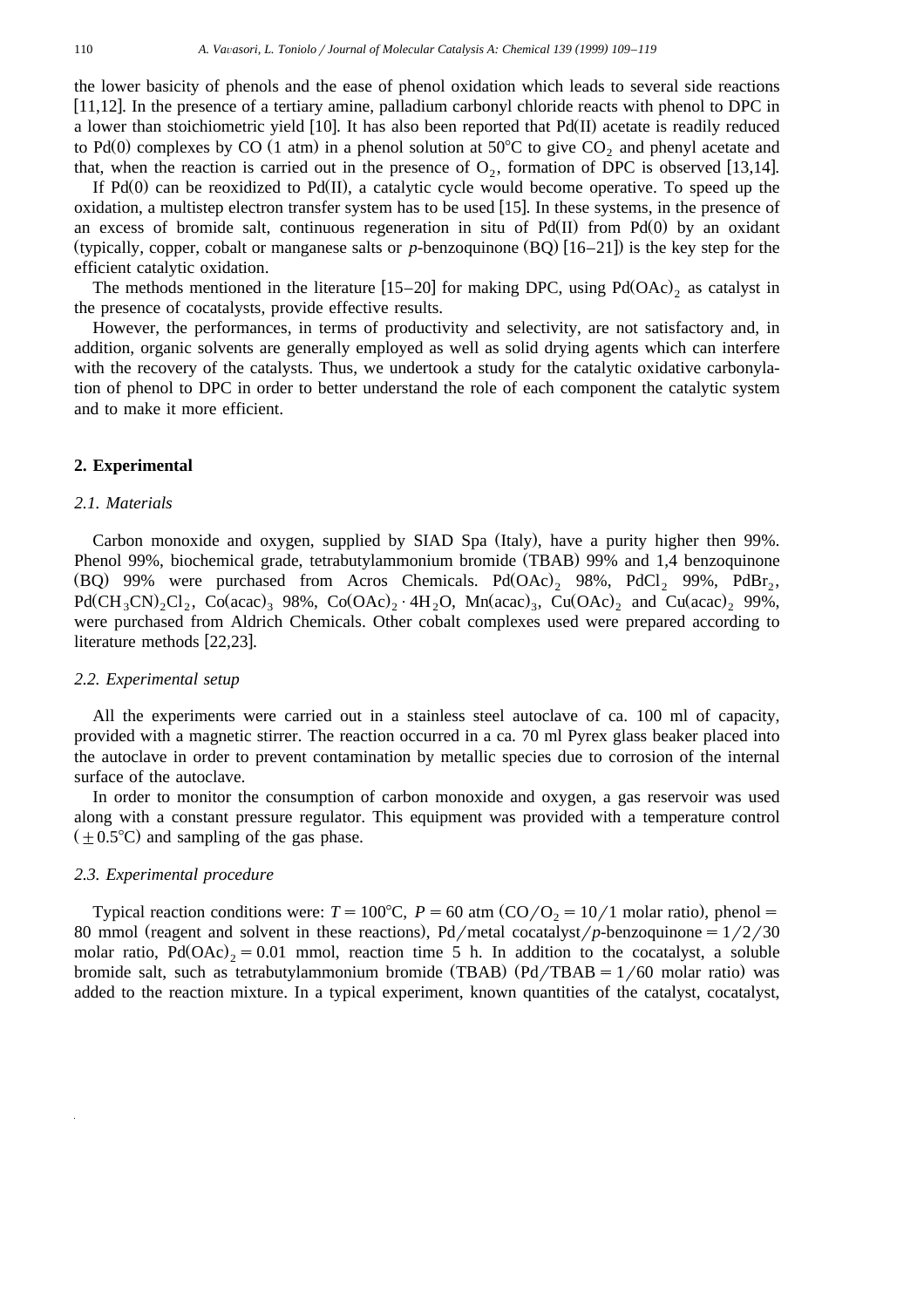BQ and TBAB along with the solvent (phenol) where charged into a glass bottle introduced inside the autoclave. Then the autoclave was pressurized with the mixture of carbon monoxide and oxygen. All the experiments were carried out using the two gases in the ratio  $10/1$  to make sure to operate with a safe nonexplosive oxygen containing gas mixture. At the end of the reaction the autoclave was cooled to room temperature and vented.

Products were characterized by GC analysis on a HP 5890 series II instrument equipped with a 30  $m \times 0.53$  mm  $\times$  0.1  $\mu$ m FFAP column. The gas phase products (CO/CO<sub>2</sub> molar ratio) were analyzed by GC using an 18 ft  $\times$  1/8 SS Silica Gel, 60/80 packed column.

# **3. Results and discussion**

#### *3.1. Oxidati*Õ*e carbonylation*

 $\overline{C}$ 

The oxidative carbonylation of phenol is schematized by reaction  $(1)$ :

$$
2 \bigodot + \text{co} + 1/2 \text{O}_2 \longrightarrow \bigodot -\text{O} - \text{O} - \text{O} \longrightarrow \bigodot + \text{H}_2\text{O} \tag{1}
$$

This reaction needs the presence of a catalyst in order to obtain diphenyl carbonate (DPC). We studied the efficiency of a palladium-based catalyst. The reaction occurs with formation of by-products that include the oxidative dimerization and trimerization products such as *p*-phenoxyphenol, phenylsalicylate and oligomeric compounds. In addition, carbon monoxide is consumed also by the reaction with oxygen to carbon dioxide, which is catalyzed also by palladium compounds.

#### *3.2. Catalytic system*

#### *3.2.1. Palladium complexes as catalyst*

In Table 1, the productivities obtained with different  $Pd(\Pi)$  complexes, under the same experimental conditions (without the addition of any cocatalyst), are reported.

| Catalyst           | Time<br>(h) | <b>DPC</b><br>$(mod$ /mol Pd)                                                         |  |
|--------------------|-------------|---------------------------------------------------------------------------------------|--|
| Pd(OAc)            | 4           | 0.5                                                                                   |  |
| PdBr <sub>2</sub>  |             | 0.6                                                                                   |  |
| PdCl <sub>2</sub>  | 6           | trace                                                                                 |  |
| $PdCl2(PPh3)2$     |             | 0.2                                                                                   |  |
| $Pd(CH_3CN)_2Cl_2$ |             | 0.1                                                                                   |  |
| $Pd(picO)$ ,       |             | 0.1                                                                                   |  |
| $Pd(pic)$ ,        |             | 0.2                                                                                   |  |
| $Pd(phen)(OAc)$ ,  |             | trace                                                                                 |  |
| $Pd(benz)$ ,       |             | 0.4                                                                                   |  |
| $Pd(from)$ ,       | 6           | 0.2                                                                                   |  |
|                    |             | Pu(II) compounds tested as catalysts for the oxidative carbonyiation of phenof to DFC |  |

Table 1  $P_{\rm d}(\mathbf{u})$  compounds tested as catalysts for the oxidative carbonal tion of phenol to  $\overline{\rm DFC}$ 

Pd(II) = 0.01 mmol; PhOH = 80 mmol;  $T = 100^{\circ}$ C;  $P = 60$  atm (CO/O<sub>2</sub> = 10/1).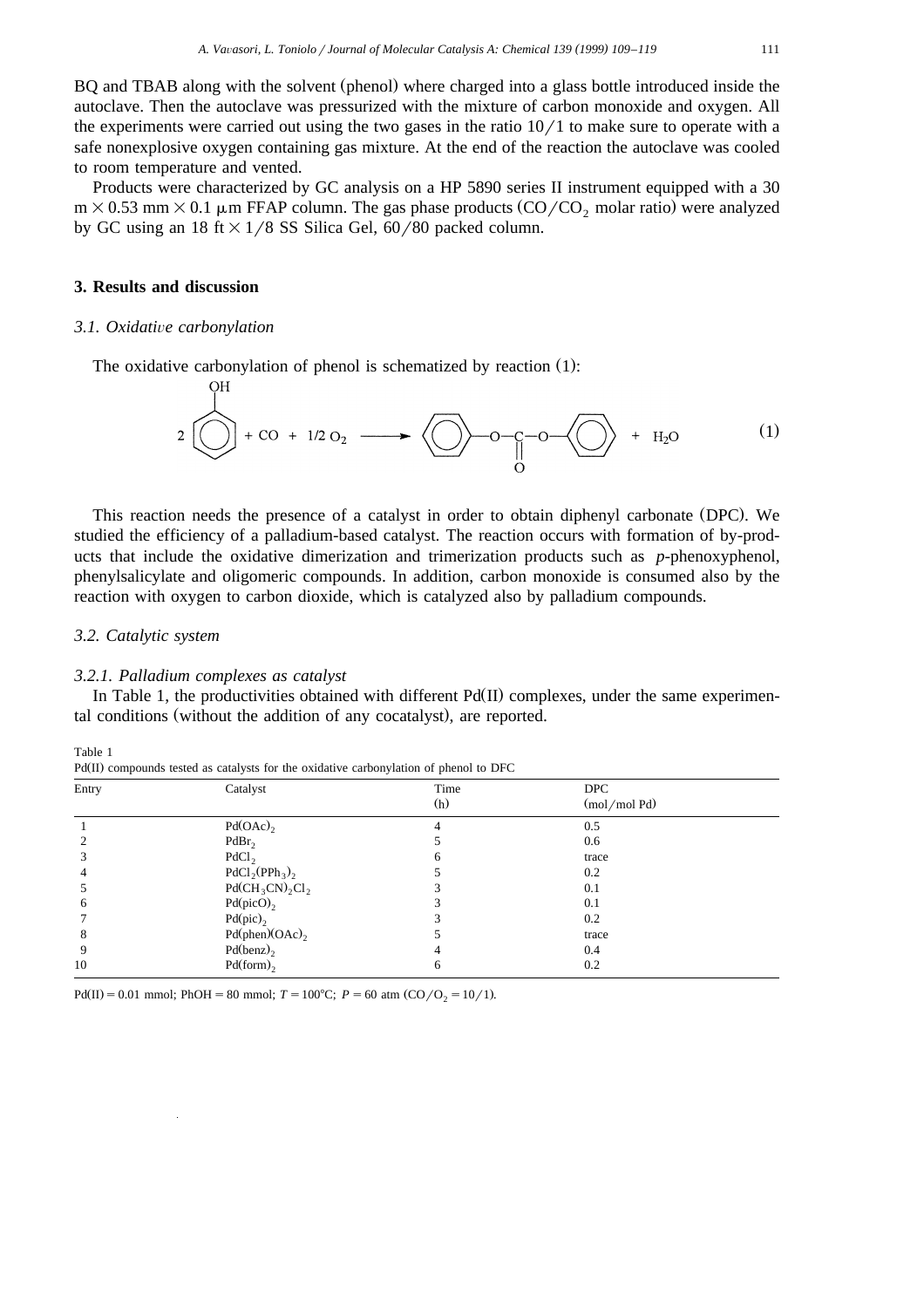Reaction (1) is promoted by Pd $(II)$  compounds but the DPC is not obtained in a catalytic amount. At the end of each experiment, palladium metal was found to be present in significant amount. This suggests that the formation of DPC occurs at the expenses of the reduction of the starting  $Pd(II)$ complex and that, under these conditions, oxygen is not able to reoxidize reduced palladium to a  $Pd(II)$  species, thus preventing the reaction to be catalytic:

$$
2PhOH + CO + Pd^{2+} \rightarrow PhOCOOPh + Pd_{met} + 2H^{+}.
$$
\n(2)

#### *3.2.2. Redox agents as cocatalysts*

In order to make the reaction catalytic, it is necessary to introduce a suitable redox cocatalyst, able to ease the oxidation of reduced palladium. The results reported in Table 2 show that in the presence of redox systems based on Cu, Co, Mn salts, which are not catalysts for reaction  $(1)$  (entries 1–3), DPC is obtained in a catalytic amount (entries  $4-6$ ,  $11-13$ ). Also, BQ alone can be an effective reoxidation agent (entries 7, 14), however, in this case, the T.O.N. is low  $(4 \text{ and } 5.5 \text{ mol }DPC/mol$ Pd). On the other hand, when BQ is added to a Pd/metal cocatalyst system (entries 8–10, 15–17), the productivity is increased further, confirming that BQ plays an important role in the catalytic cycle. The highest productivity is obtained using  $PdBr_2$ , in combination with a Cu salt and BQ (18.3 mol DPC/mol Pd, entry 17). It is known [24] that BQ acts also as a ligand and prevents effectively the aggregation of Pd metal by the formation of BQ–Pd complexes which are easily transformed to the active  $Pd(II)$  complex by the metal redox agent. However, also in this set of experiments, the reoxidation step was not so efficient as Pd metal was found at the end of each reaction. Accordingly, a low turnover number was observed.

| Entry | Catalyst               | Cocatalyst                  | Time | <b>DPC</b>      |  |
|-------|------------------------|-----------------------------|------|-----------------|--|
|       |                        |                             | (h)  | $(mod \mod Pd)$ |  |
|       |                        | Co(OAc)                     | 3    | trace           |  |
|       |                        | $Mn(acac)$ <sub>3</sub>     |      | trace           |  |
| 3     |                        | $Cu(OAc)$ ,                 |      | 0.1             |  |
|       | Pd(OAc)                | Co(OAc)                     |      | 3.2             |  |
|       | Pd(OAc)                | $Mn(acac)$ <sub>3</sub>     |      | 2.3             |  |
| 6     | Pd(OAc)                | Cu(OAc)                     | 6    | 4.1             |  |
|       | Pd(OAc)                | $p$ -BQ                     |      | 4.0             |  |
| 8     | Pd(OAc)                | $Co(OAc)$ <sub>2</sub> + BQ |      | 8.0             |  |
| 9     | $Pd(OAc)$ <sub>2</sub> | $Mn(acac)3 + BQ$            |      | 5.1             |  |
| 10    | Pd(OAc)                | $Cu(OAc)$ <sub>2</sub> + BQ |      | 8.2             |  |
| 11    | PdBr <sub>2</sub>      | Co(OAc)                     |      | 8.3             |  |
| 12    | PdBr <sub>2</sub>      | $Mn(acac)$ <sub>3</sub>     |      | 5.1             |  |
| 13    | PdBr <sub>2</sub>      | $Cu(OAc)$ ,                 |      | 10.2            |  |
| 14    | PdBr <sub>2</sub>      | $p$ -BQ                     |      | 5.5             |  |
| 15    | PdBr <sub>2</sub>      | $Co(OAc)$ <sub>2</sub> + BQ |      | 16.2            |  |
| 16    | PdBr <sub>2</sub>      | $Mn(acac)3 + BQ$            |      | 10.1            |  |
| 17    | PdBr <sub>2</sub>      | $Cu(OAc)$ <sub>2</sub> + BQ |      | 18.3            |  |

Table 2 Effect of the addition of a metal and or an organic  $(BQ)$  redox agent, as cocatalyst, on the productivity

 $Pd(II) = 0.01$  mmol;  $PhOH = 80$  mmol; metal cocatalyst  $Pd(II) = 3/1$  (mol/mol);  $p$ -BQ/Pd = 30/1 (mol/mol);  $T = 100^{\circ}$ C;  $P = 60$  atm  $(CO/O<sub>2</sub> = 10/1)$ .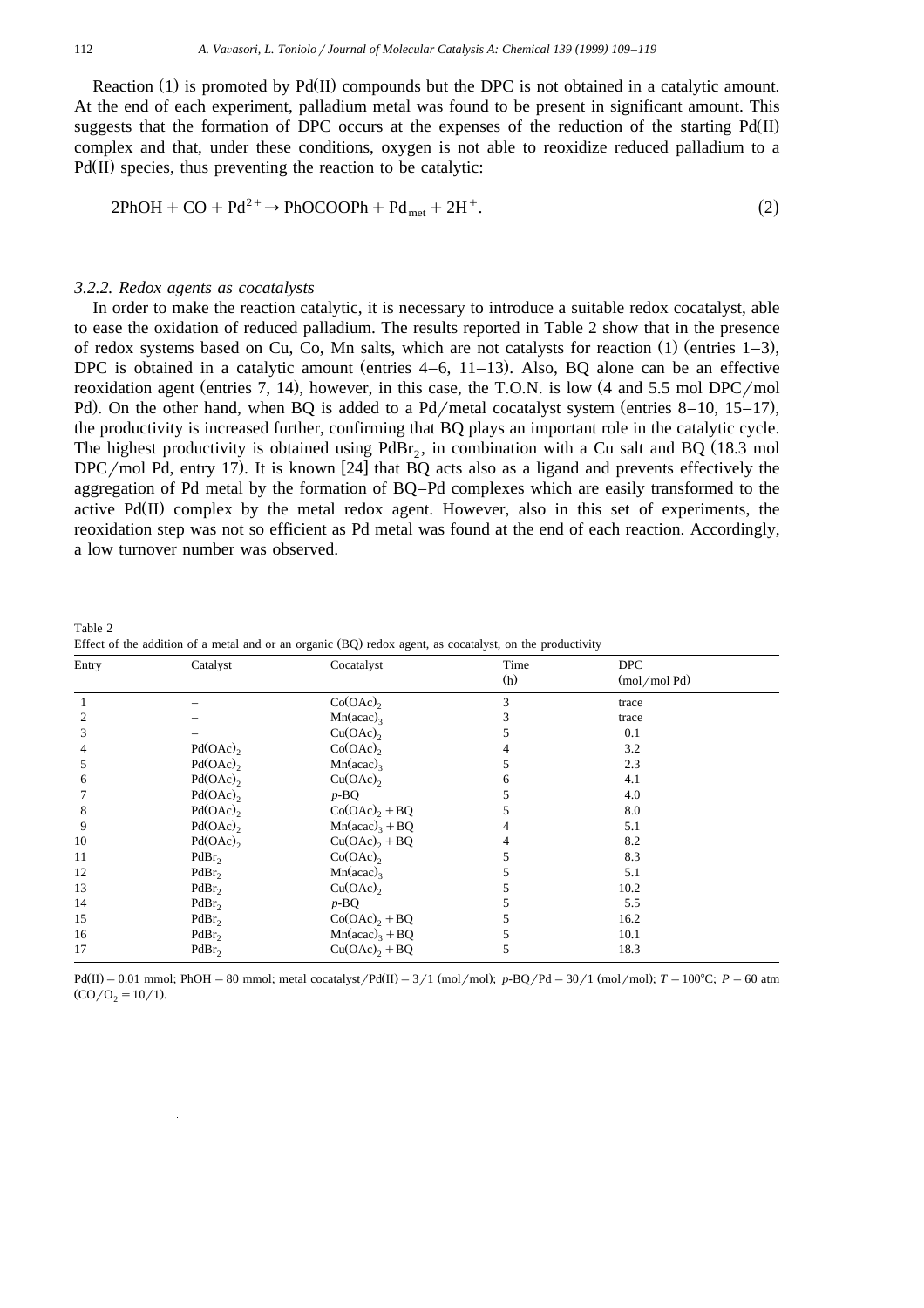#### *3.2.3. Multistep electron transfer catalytic cycle*

According to the results reported in Tables 1 and 2, the proposed catalytic cycle, is schematized in Eqs.  $(3)$ – $(6)$ .



where Me = Co, Mn, Cu;  $H_2BQ =$  hydroquinone.

In the first step, DPC forms from phenol and CO with concomitant reduction of  $Pd(II)$  to  $Pd(0)$  and formation of two protons. This reaction is made catalytic by means of a system in which the Pd reoxidation is mediated by the addition of an organic cocatalyst, *p*-benzoquinone (BQ), and of a metal cocatalyst. It is proposed that BQ, which is reduced to hydroquinone  $(H, BQ)$ , in the presence of protons, reoxidizes  $Pd(0)$  to  $Pd(II)$  while the metal cocatalyst is reduced (for instance  $Co(III)$ ) to  $Co(II)$  by  $H_2 BQ$  which is reoxidized to BQ. Oxygen and protons, arising from the last reaction, close the cycle with reoxidation of the reduced metal cocatalyst and formation of water.

The reoxidation of Pd $(0)$  to a Pd $(II)$  species gives rise to a catalytic system, however the productivity obtained is low, probably due to the instability of the  $Pd(0)$  complexes with formation of Pd metal which is difficult to reoxidize. We try to improve the performance of this catalytic system introducing the soluble tetrabutylammonium bromide (TBAB) salt which is known [15] to act both as stabilizing agents for Pd(II), and as surfactant agents for Pd(0) complexes.

#### *3.2.4. Tetrabutylammonium bromide TBAB as surfactant agent ( )*

TBAB is neither a catalyst for reaction  $(1)$  (Table 3, entry 1) nor a cocatalyst for the Pd(II) complex (entries  $2-6$ ). However, the addition of TBAB to the catalyst  $\alpha$  cocatalyst makes the catalytic cycle more efficient (entries 7–20). In particular,  $Pd(OAc)$ , shows a higher catalytic activity (66 mol DPC/mol Pd h, entry 17) than PdBr<sub>2</sub>, under the same experimental conditions (50 mol DPC/mol Pd h, entry  $20$ ).

Fig. 1 shows that the catalytic activity reaches a plateau  $(40 \text{ mol }DPC/mol \text{ Pd h})$  when the molar ratio TBAB/Pd is larger than  $40/1$ . In any case, when an excess of TBAB is added, Pd metal formation is avoided.

The productivity falls down  $(7 \text{ mol }DPC/mol \text{ Pd h})$  when a different bromide, such as LiBr, is employed in place of TBAB (entry 21).

It is reasonable to suppose that the presence of bromide leads to an in situ formation of a more stable Pd(II) catalyst of the type PdBr<sub>4</sub><sup>2-</sup> [13], thus easing the reoxidation step. However, the comparison of the catalyst activity of experiments 17 or 20 with 21 of Table 3 suggests that also the TBAB cation plays an important role, probably due to its surfactant properties. In fact, it is known  $[25–28]$  that the chemical reduction of transition metal salts, in the presence of a surfactant such as a tetralkylammonium salt, leads to nanostructured  $R_4 N^+ X^-$ -stabilised metal clusters [25–28]. In these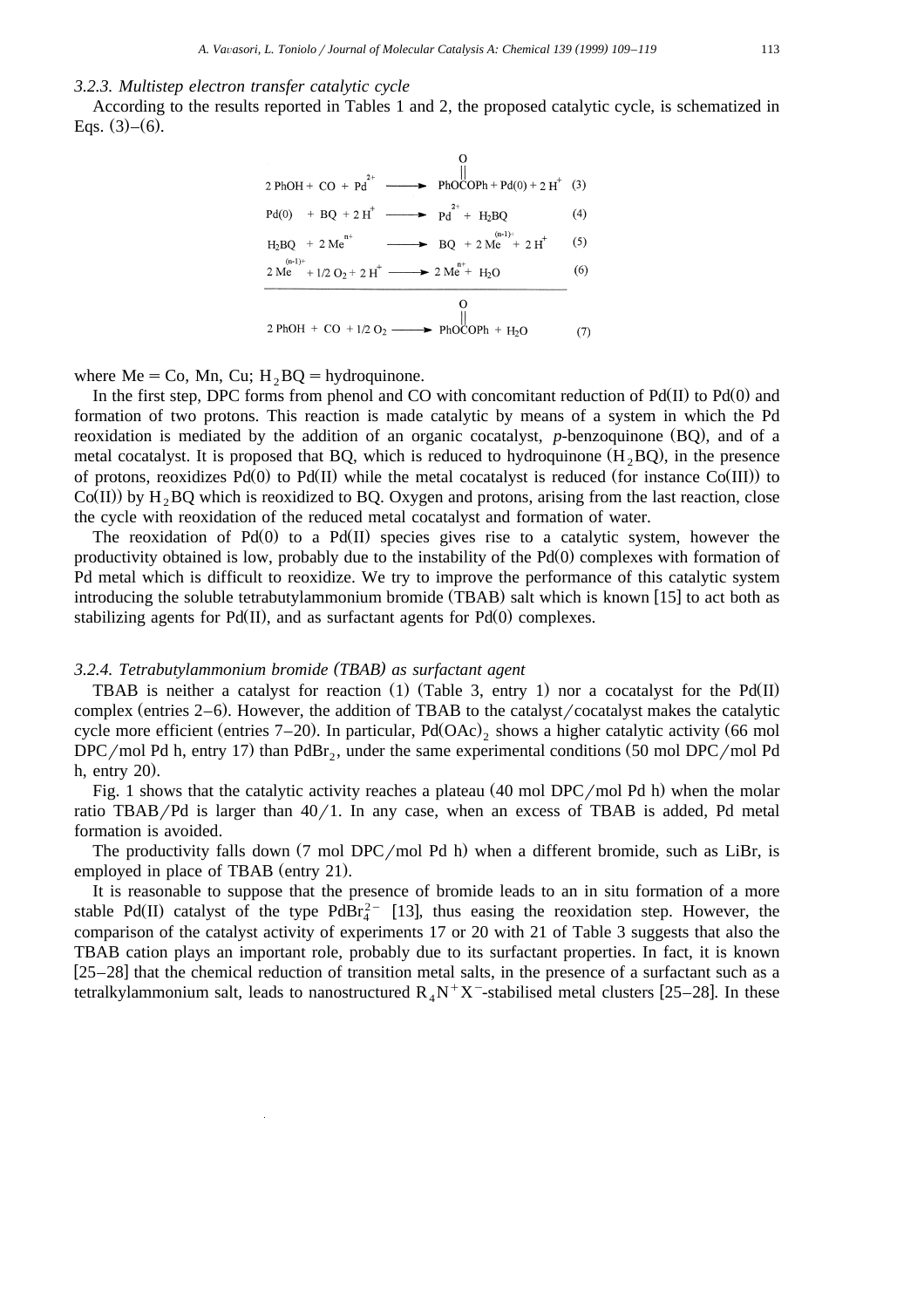| Table 3                                         |  |  |
|-------------------------------------------------|--|--|
| Effect of TBAB addition on the catalytic system |  |  |

| Entry | Catalyst                            | Cocatalyst                   | mol DPC/mol Pd | time(h) | mol DPC/mol Pd h |
|-------|-------------------------------------|------------------------------|----------------|---------|------------------|
|       | TBAB                                |                              | trace          | 5       | trace            |
| 2     | $PdBr_2 + TBAB$                     |                              | 0.1            |         | 0.5              |
| 3     | $Pd(OAc)$ <sub>2</sub> + TBAB       |                              | 0.1            |         | 0.5              |
| 4     | $Pd(phen)(OAc)$ <sub>2</sub> + TBAB |                              | trace          |         | trace            |
| 5     | $PdCl_2 + TBAB$                     |                              | trace          |         | trace            |
| 6     | $Pd(benz)$ <sub>2</sub> + TBAB      |                              | 0.1            |         | 0.4              |
|       | $Pd(OAc)$ <sub>2</sub> + TBAB       | $Co(OAc)$ ,                  | 110            |         | 22               |
| 8     | $Pd(OAc)$ <sub>2</sub> + TBAB       | $Mn(acac)$ <sub>3</sub>      | 50             |         | 10               |
| 9     | $Pd(OAc)$ <sub>2</sub> + TBAB       | $Cu(OAc)$ ,                  | 105            |         | 21               |
| 10    | $Pd(OAc)$ <sub>2</sub> + TBAB       | $p$ -BQ                      | 150            |         | 30               |
| 11    | $PdBr_2 + TBAB$                     | $Co(OAc)$ ,                  | 112            |         | 15               |
| 12    | $PdBr2 + TBAB$                      | $Mn(acac)$ <sub>3</sub>      | 60             |         | 15               |
| 13    | $PdBr_2 + TBAB$                     | $Cu(OAc)$ ,                  | 120            |         | 30               |
| 14    | $PdBr2 + TBAB$                      | $p$ -BQ                      | 80             |         | 16               |
| 15    | $Pd(OAc)$ <sub>2</sub> + TBAB       | $Co(OAc)$ <sub>2</sub> + BQ  | 250            |         | 50               |
| 16    | $Pd(OAc)$ <sub>2</sub> + TBAB       | $Mn(acac)3 + BQ$             | 240            |         | 48               |
| 17    | $Pd(OAc)$ <sub>2</sub> + TBAB       | $Cu(OAc)$ <sub>2</sub> + BQ  | 330            |         | 66               |
| 18    | $PdBr_2 + TBAB$                     | $Co(OAc)2 + BQ$              | 180            |         | 45               |
| 19    | $PdBr2 + TBAB$                      | $Mn(acac)$ <sub>3</sub> + BQ | 120            |         | 30               |
| 20    | $PdBr_2 + TBAB$                     | $Cu(OAc)$ <sub>2</sub> + BQ  | 200            |         | 50               |
| 21    | $Pd(OAc)$ <sub>2</sub> + LiBr       | $Cu(OAc)$ <sub>2</sub> + BQ  | 21             | 3       |                  |

 $Pd(II) = 0.01$  mmol; PhOH = 80 mmol; cocatalyst/ $Pd(II) = 3/1$  (mol/mol);  $p$ -BQ/Pd = 30/1 (mol/mol); TBAB or other bromide/Pd = 60/1 (mol/mol);  $T = 100^{\circ}$ C;  $P = 60$  atm (CO/O<sub>2</sub> = 10/1).

systems, each cluster is surrounded by a monomolecular layer of ammonium salt which thus functions as a stabiliser and prevents undesirable metal formation. This colloidal dispersion is easily produced when the surfactant concentration is higher than the critical micelle concentration  $[27]$ . The formation of these Pd(0) nanostructures is important because, under the reaction conditions, the R<sub>A</sub>N<sup>+</sup>X<sup>-</sup>-stabilised clusters can be easily reoxydized as hypothesized in the catalytic cycle. When the TBAB concentration is lower than that required for the formation of micelles, the presence of palladium metal is observed at the end of the reaction. Under these conditions, the catalyst productivity is lower because the reoxidation of the metal powder is slower. This can be the reason why the highest productivity is achieved when the molar ratio TBAB/Pd is higher than  $40/1$ .



Fig. 1. Effect of TBAB/Pd molar ratio on the productivity.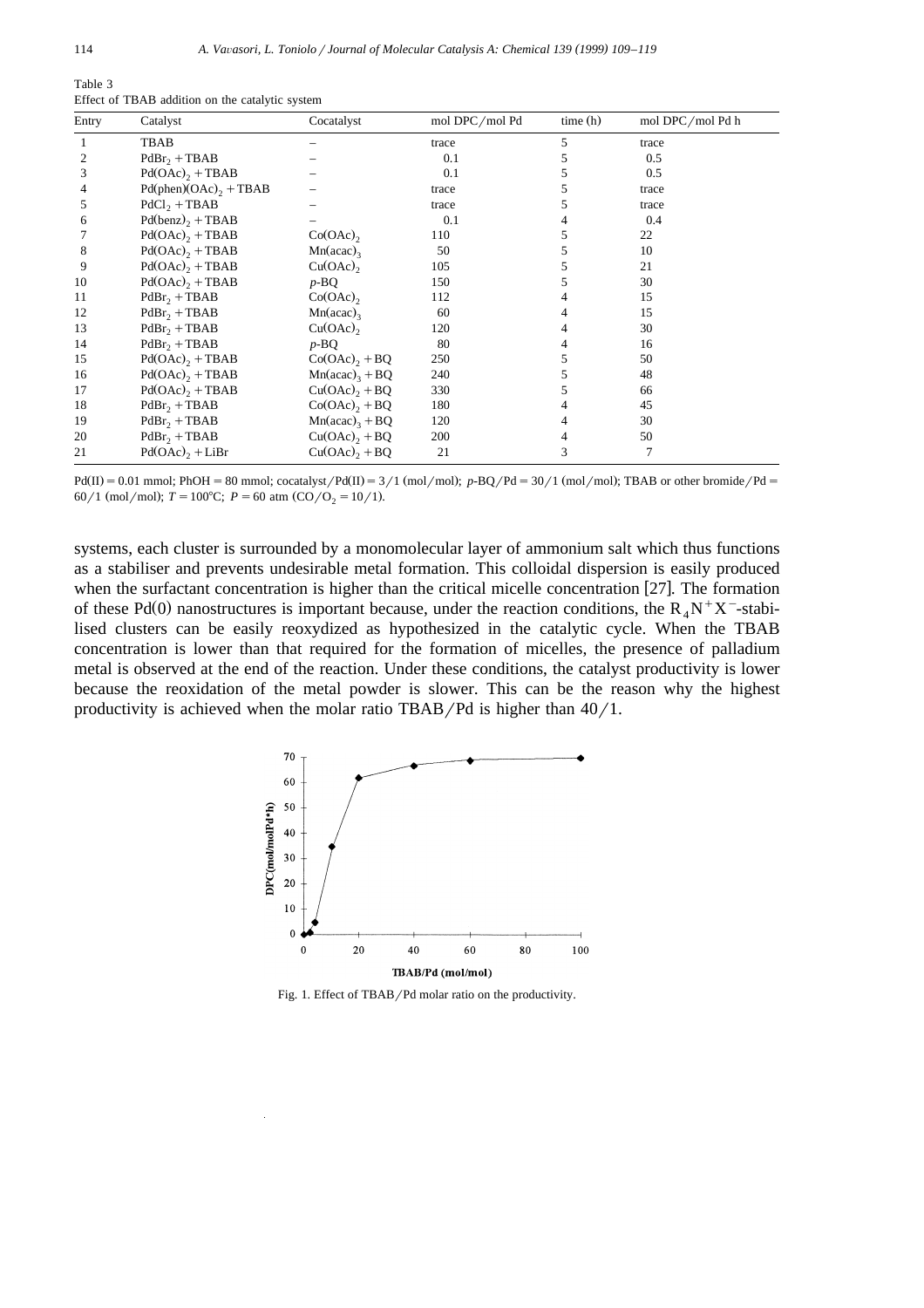

Fig. 2. Productivity as function of BQ/Pd molar ratio, in the absence of any metal cocatalyst.

# *3.3. Effect of BQ or of a metal cocatalyst on the productivity of the Pd(OAc)<sub>2</sub> / TBAB based catalytic system*

All the experiments were carried out employing the  $Pd(OAc)_{2}/TBAB$  in the ratio 1/60. Fig. 2 shows that upon adding BQ, the productivity increases to reach a plateau value of  $(35 \text{ mol }DPC/mol)$ Pd h) when the ratio  $BQ/Pd$  is  $20/1$ .

The effect of Co, Mn, or Cu metal cocatalyst on the activity of a  $Pd/TBAB$  system is reported in Tables 4–6, respectively.

With cobalt, the highest productivity (69 mol DPC/mol Pd h, entry 3) is obtained using  $Co(III)$ acetylacetonate  $(Co (acac)_3)$ . Note that with  $Co (OAc)_2$  (45 mol DPC/mol Pd h, entry 1) and with

Table 4 Effect of the addition of different Co compounds on the productivity

| Entry | Catalyst                | Metal<br>cocatalyst | $p$ -BQ/Pd<br>(mod/mol) | Productivity<br>(mol DPC/mol Pd h) |  |
|-------|-------------------------|---------------------|-------------------------|------------------------------------|--|
|       | $Pd(OAc)$ <sub>2</sub>  | $Co(OAc)$ ,         | 30                      | 50                                 |  |
|       | $Pd(benz)$ <sub>2</sub> | Co(OAc)             | 30                      | 45                                 |  |
| 3     | Pd(OAc)                 | $Co(\text{acac})_3$ | 30                      | 69                                 |  |
| 4     | $Pd(benz)$ <sub>2</sub> | $Co(\text{acac})_3$ | 30                      | 67                                 |  |
| 5     | Pd(OAc)                 | $Co(benz)$ ,        | 30                      | 41                                 |  |
| 6     | Pd(benz)                | Co(benz)            | 30                      | 38                                 |  |
|       | Pd(OAc)                 | $Co(salen)$ ,       | 30                      |                                    |  |
| 8     | Pd(OAc)                 | Co(picO),           | 30                      | 12                                 |  |
| 9     | Pd(OAc)                 | Co(pic)             | 30                      | 11                                 |  |
| 10    | Pd(OAc)                 | $Co(OAc)$ ,         | —                       | 22                                 |  |
| 11    | Pd(OAc)                 | $Co(\text{acac})_3$ |                         | 35                                 |  |
| 12    | $Pd(benz)$ <sub>2</sub> | $Co(\text{acac})_3$ |                         | 30                                 |  |
| 13    | Pd(OAc)                 | Co(benz)            |                         | 15                                 |  |
| 14    | Pd(OAc)                 | $Co(salen)$ ,       |                         | 3                                  |  |
| 15    | Pd(OAc)                 | $Co(picO)$ ,        |                         | 5                                  |  |
| 16    | Pd(OAc)                 | Co(pic)             |                         | 5                                  |  |

 $Pd(II) = 0.01$  mmol;  $PhOH = 80$  mmol;  $TBAB/Pd = 60/1$  (mol/mol); metal cocatalyst/ $Pd(II) = 3/1$  (mol/mol);  $T = 100^{\circ}$ C;  $P = 60$  atm  $(CO/O<sub>2</sub> = 10/1);$  reaction time = 5 h.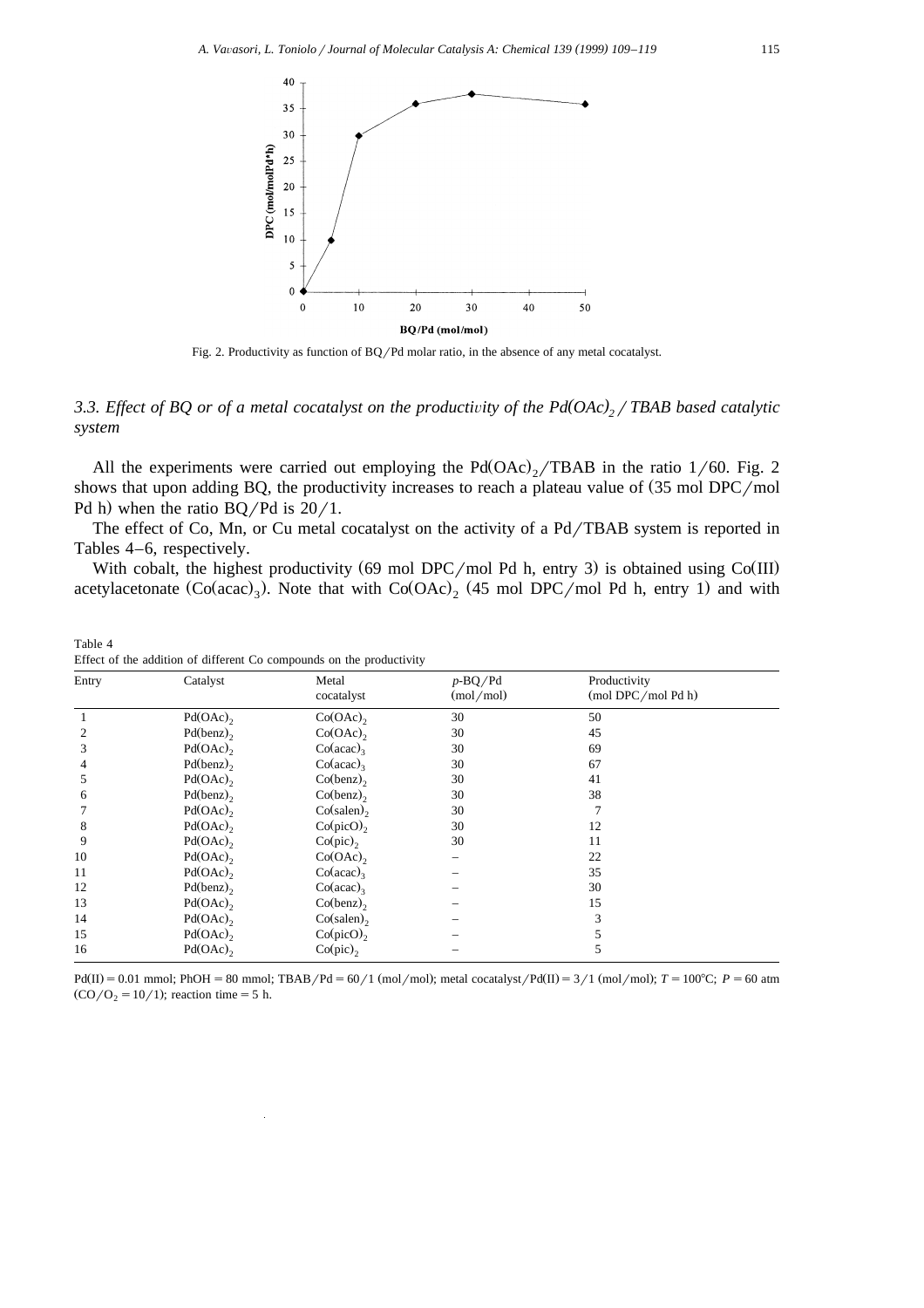| Table 5                                                              |  |  |
|----------------------------------------------------------------------|--|--|
| Effect of the addition of different Mn compounds on the productivity |  |  |

| Entry | Catalyst                | Cocatalyst              | $p$ -BQ/Pd<br>(mod/mol) | productivity<br>(mol DPC/mol Pd h) |  |
|-------|-------------------------|-------------------------|-------------------------|------------------------------------|--|
|       | Pd(OAc)                 | Mn(OAc)                 | 30                      | 32                                 |  |
|       | $Pd(OAc)$ ,             | $Mn(acac)$ <sub>3</sub> | 30                      | 48                                 |  |
|       | Pd(OAc)                 | $Mn(picO)$ <sub>2</sub> | 30                      |                                    |  |
| 4     | $Pd(OAc)$ <sub>2</sub>  | $Mn$ (chin),            | 30                      |                                    |  |
|       | Pd(OAc)                 | $Mn(pic)$ ,             | 30                      |                                    |  |
| 6     | $Pd(OAc)$ ,             | Mn(OAc)                 |                         | 10                                 |  |
|       | Pd(OAc)                 | $Mn(acac)$ <sub>3</sub> |                         | 18                                 |  |
| 8     | Pd(OAc)                 | $Mn(picO)$ <sub>2</sub> |                         |                                    |  |
| 9     | Pd(OAc)                 | $Mn$ (chin),            |                         | trace                              |  |
| 10    | Pd(OAc)                 | $Mn(pic)$ ,             |                         | trace                              |  |
| 11    | $Pd(benz)$ <sub>2</sub> | Mn(OAc)                 | 30                      | 30                                 |  |
| 12    | Pd(benz)                | $Mn(acac)$ <sub>3</sub> | 30                      | 46                                 |  |
| 13    | Pd(benz)                | $Mn(acac)$ ,            |                         | 18                                 |  |

 $Pd(II) = 0.01$  mmol;  $PhOH = 80$  mmol;  $TBAB/Pd = 60/1$  (mol/mol); metal cocatalyst/ $Pd(II) = 3/1$  (mol/mol);  $T = 100^{\circ}$ C;  $P = 60$  atm  $(CO/O<sub>2</sub> = 10/1)$ ; reaction time = 5 h.

other Co compounds, which are very active in the analogous dimethyl carbonate synthesis, for example,  $Co(salen)$ ,  $Co(pic)$ ,  $[22,23]$ , the productivity is significantly lower. Table 4 shows that these metal compounds are effective as cocatalyst also in the absence of BQ (experiments  $10-16$ ), but the productivity is lower when the two oxidants were used together. Also, in these cases, the synergic effects observed in Table 2 are confirmed. For instance, in Table 3, entry 10, using  $Pd(OAc)$ , with BQ alone, the productivity obtained is 30 mol DFC/mol Pd h, with  $Co(acac)$  alone is 35 mol  $\rm{DFC/mol}$  Pd h (Table 4, entry 11) but, when the two cocatalyst are used together, the productivity is 69 mol DFC/mol Pd h (Table 4, entry 3).

Also, several Mn compounds (see Table 5) are active as cocatalysts even though less than Co complexes. The highest productivity observed has been obtained using  $Mn (acac)$ <sub>3</sub> in combination with BQ  $(48 \text{ mol }DPC/mol$  Pd h, entry 2).

A Cu(II) compound, Cu(acac), (see Table 6), in combination with an excess of BQ, leads to the best results in terms of productivity  $(89 \text{ mol }DPC/mol \text{ Pd h})$ , however, when the selectivity is lower.

| Entry | Catalyst               | Cocatalyst        | $p$ -BQ/Pd<br>(mod/mol) | Productivity<br>(mod DPC/molPdh) |  |
|-------|------------------------|-------------------|-------------------------|----------------------------------|--|
|       | Pd(OAc)                | CuCl <sub>2</sub> | 30                      | 16                               |  |
|       | Pd(OAc)                | $Cu (acac)$ ,     | 30                      | 89                               |  |
|       | $Pd(OAc)$ <sub>2</sub> | $Cu(OAc)$ ,       | 30                      | 66                               |  |
| 4     | Pd(benz)               | $Cu (acac)$ ,     | 30                      | 85                               |  |
|       | $Pd(acac)$ ,           | $Cu (acac)$ ,     | 30                      | 15                               |  |
| 6     | Pd(OAc)                | CuCl <sub>2</sub> |                         | 6                                |  |
|       | Pd(OAc)                | $Cu (acac)$ ,     |                         | 34                               |  |
| 8     | $Pd(OAc)$ <sub>2</sub> | $Cu(OAc)$ ,       |                         | 21                               |  |
| 9     | Pd(benz)               | $Cu (acac)$ ,     |                         | 31                               |  |
| 10    | $Pd(acac)$ ,           | $Cu (acac)$ ,     |                         | 15                               |  |
| 11    |                        | $Cu (acac)$ ,     | 30                      | trace                            |  |

Effect of the addition of different Cu compounds on the productivity

 $Pd(II) = 0.01$  mmol;  $PhOH = 80$  mmol;  $TBAB/Pd = 60/1$  (mol/mol); metal cocatalyst/ $Pd(II) = 3/1$  (mol/mol);  $T = 100^{\circ}C$ ;  $P = 60$  atm  $(CO/O<sub>2</sub> = 10/1)$ ; reaction time = 5 h.

Table 6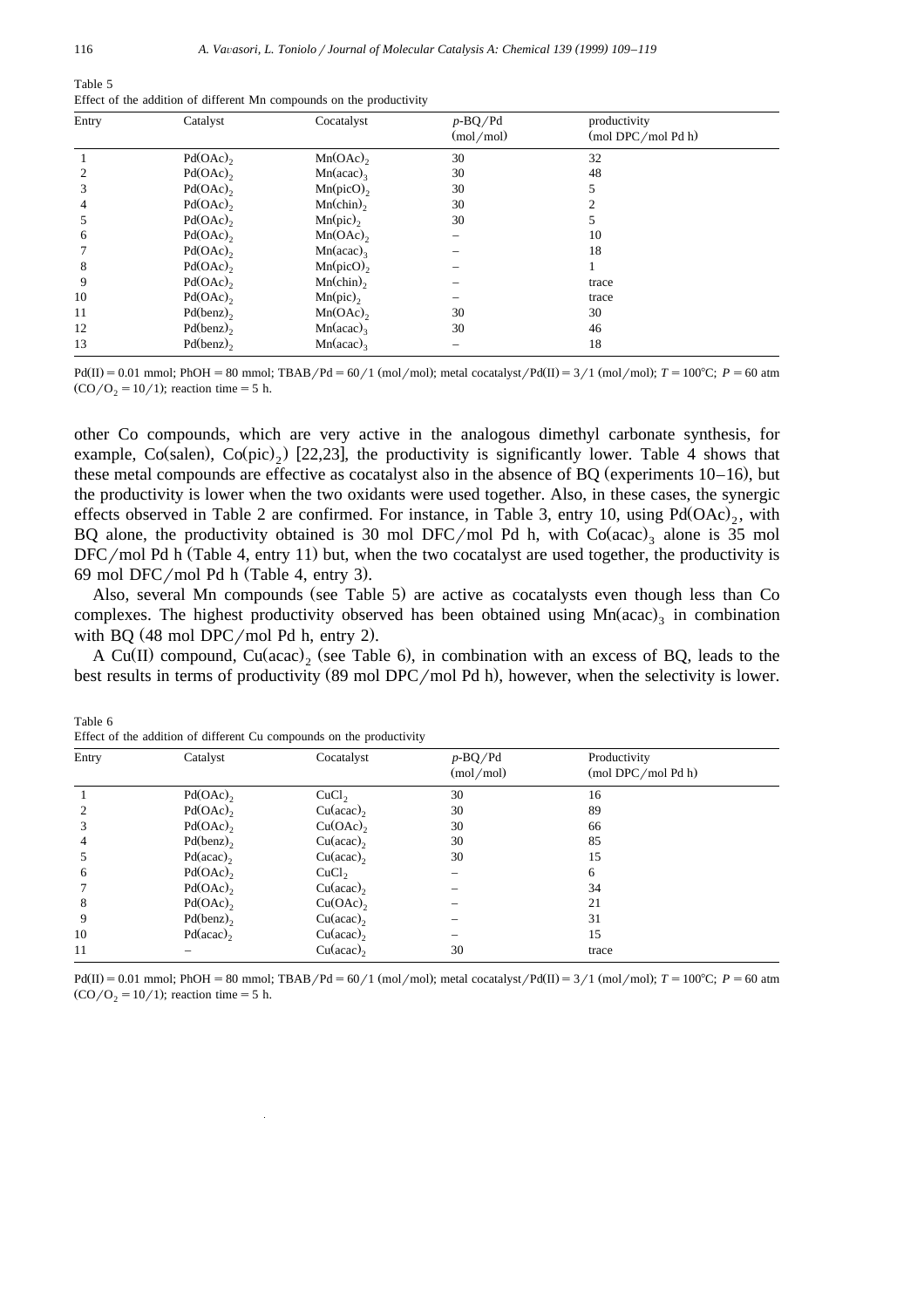

Fig. 3. Effect of the  $Co (acac)_3 / Pd (OAc)_2$  molar ratio on the productivity.

Phenylsalicylate and oligomeric compounds are the main side products, ca. 10% with respect DPC, vs. ca. 1% when Co or Mn are used.

# *3.4. Optimization of the Pd(OAc)* $\frac{1}{2}$ / *TBAB*/ $\frac{C_0}{acac}$  $\frac{1}{2}$ / $\frac{BQ}{ac}$  *catalytic system*

We attempted to optimise the performance of the best catalyst/cocatalyst system  $P(d(OAc))$ ,  $\langle Co (acac)$ ,  $\langle BQ/TBAB \rangle$ , maintaining BQ/Pd  $(30/1)$  and TBAB/Pd  $(60/1)$  constant.

As shown in Fig. 3, the highest productivity is obtained when a molar ratio Co/Pd =  $2/1-3/1$  is used. The productivity does not increase with further increasing of the Co concentration, reaching the



Fig. 4. Effect of the reaction temperature on the productivity.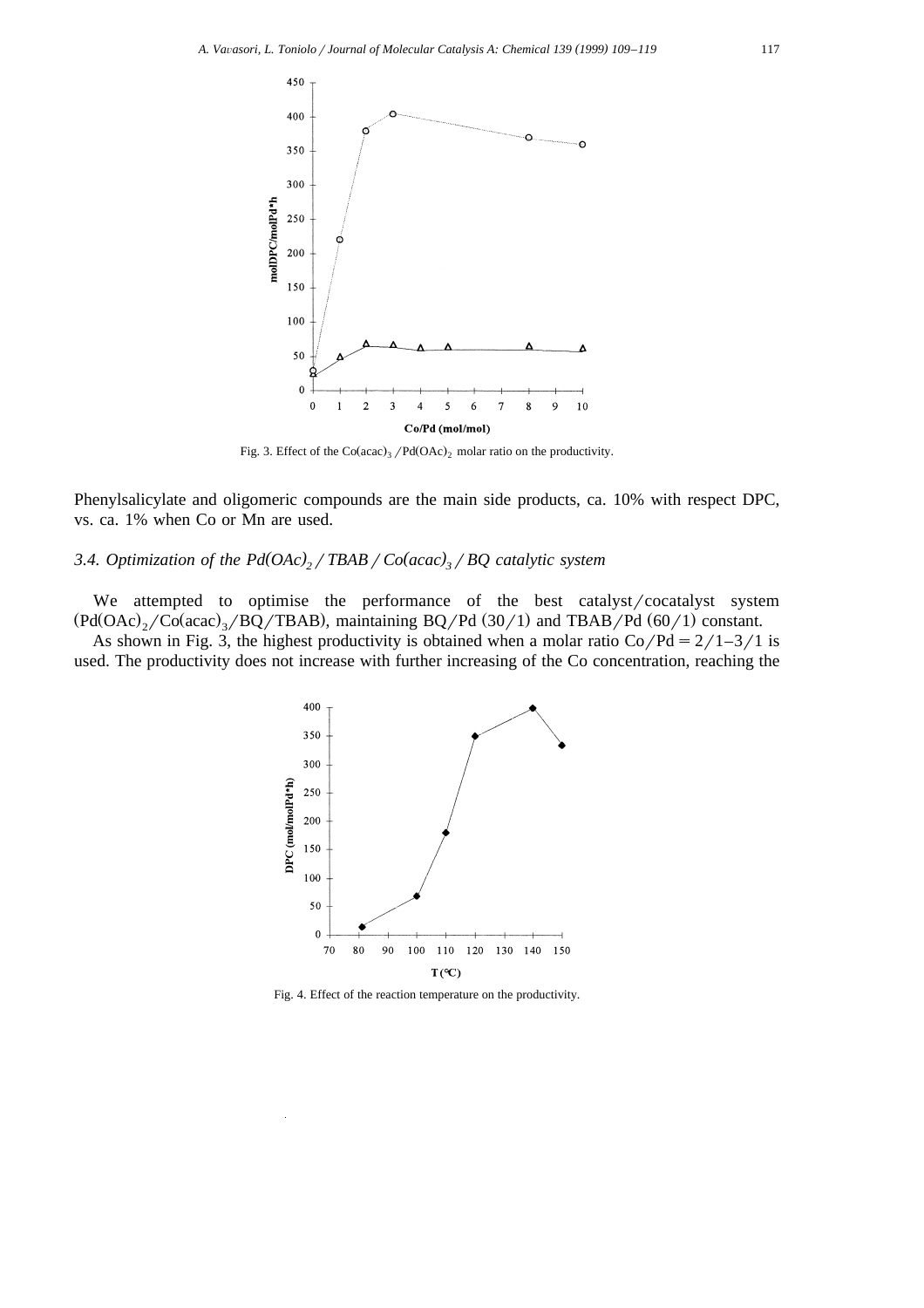plateau for Co/Pd  $>3/1$  (70 mol DPC/mol Pd h at 90°C and 400 mol DPC/mol Pd h at 140°C). It is interesting to note that this ratio is close to the stoichiometry of the redox reaction  $(5)$  of the proposed catalytic cycle.

# *3.5. Effect of the temperature*

The productivity reaches the maximum value  $(400 \text{ mol }DPC/mol \text{ Pd})$  at  $140^{\circ}C$  (see Fig. 4). The lowering in the productivity, observed upon increasing the temperature above  $140^{\circ}$ C, is probably due to side reactions of BQ with phenol which yields complicated mixtures containing dimeric, trimeric compounds and polymers  $[29]$ . As a matter of fact, a large amount of a brown polymer, together with Pd metal, is found at the end of the reaction above  $140^{\circ}$ C.

#### **4. Abbreviations**

 $acac = acetylacetonate$  $benz = \alpha$ -benzoinoxime  $= Ph-CH(OH) - C (= NOH) - Ph$  $chin =$ quinolin-2-carboxilate  $form = form$  formamidine =  $Ph-N=CH-NH-Ph$  $OAc = acetate$ phen $=1,10$  phenantroline  $pic = picolinate = pyridin-2-carboxilate$  $picO = pyridin-2-carboxilate-*N*-oxide  
salen = *N*,*N'*-bis (salicylidene)ethylenediamine$ 

#### **Acknowledgements**

This work was carried out with the financial support of the Ministero della Ricerca Scientifica e Tecnologica, Programma Nazionale di Ricerca per la Qualita' della Vita.

## **References**

- [1] A.G. Shaikh, S. Sivaram, Chem. Rev. 96 (1996) 951.
- [2] Y. Ono, Pure Appl. Chem. 68 (1996) 367.
- 3] U. Romano, R. Tesei, M. Massi Mauri, P. Rebora, Ind. Eng. Chem. Prod. Res. Dev. 19 (1980) 396.
- [4] A.G. Shaikh, S. Sivaram, Ind. Eng. Chem. Res. 31 (1992) 1167.
- 7 5] M. Graziani, P. Uguagliati, G. Carturan, J. Organomet. Chem. 27 (1971) 275.
- [6] G. Cavinato, L. Toniolo, J. Organomet. Chem. 444 (1993) C65.
- [7] F. Rivetti, U. Romano, J. Organomet. Chem. 154 (1978) 323.
- [8] F. Rivetti, U. Romano, J. Organomet. Chem. 174 (1979) 221.
- [9] D.M. Fenton, J. Steinwand, J. Org. Chem. 39 (1974) 701.
- [10] R.A. Lucky, G.E. Morris, British Petroleum, EP 220863 A1, 1987.
- [11] J.E. Hallgren, R.O. Matthews, J. Organomet. Chem. 175 (1979) 135.
- [12] J.E. Hallgren, G.M. Lucas, R.O. Matthews, J. Organomet. Chem. 204 (1981) 135.
- w x 13] I.I. Moiseev, M.N. Vargaftik, T.V. Chernysheva, T.A. Stromnova, A.E. Gekhman, G.A. Tsirkov, A.M. Makhlina, J. Mol. Catal. 108  $(1996)$  77.